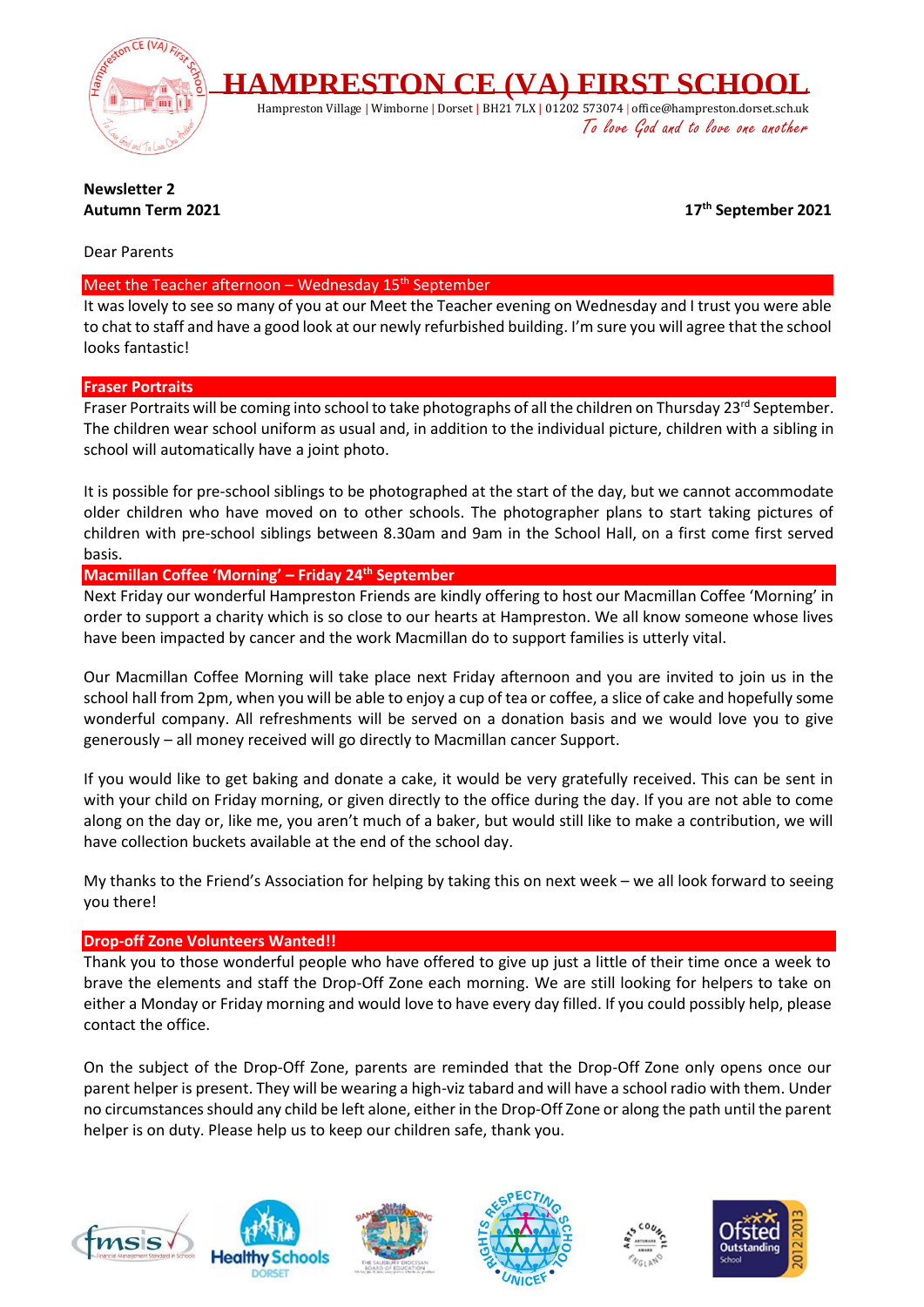#### **School Admissions – September 2022**

It is that time of year already. Even though we have just started this year, if you have a child in year 4 or a child due to start school in September 2022, it is time to consider you applications. Letters will be sent to our year 4 families and more information is available on the **Dorset Council website**.

#### **Hampreston Friends Association**

Following the first Friend's meeting of the year, I am thrilled to be able to add some events to the school year once again. Returning for this year are our Christmas Fair, Spring Quiz Night and Donut Days, along with some new events to come. Please put the dates in your diaries and help to support the brilliant work the Friend's do to raise funds for our amazing school.

#### **Parent Governor Election**

The constitution of our governing body includes two parent governors: we currently have one parent governor – Mrs Fookes - and we have one vacancy, which needs to be filled. The Clerk to the Governors has already been contacted by three parents who would like to be considered. Before she organises the election ballot, however, she would like to know if there are any other parents and carers of registered pupils wishing to put their name forward for this role.

All parents and carers are eligible to stand for election, except

- · Persons liable to be detained under the Mental Health Act 1983
- · Undischarged bankrupts
- · Persons recently convicted of a serious offence
- · Persons disqualified under the Company Directors Disqualification Act 1986
- · Persons subject to disqualification as a Charity Trustee
- · Persons whose employment is prohibited or restricted
- · Persons disqualified from being proprietors of independent schools
- · Persons on the DfES List 99 (this is a list of people banned from working with children)

If you would like to put your name forward or would like more information about what being a parent governor entails, please email the Clerk, Deborah Trickett (d.trickett@hampreston.dorset.sch.uk) by 1st October 2021.

At the beginning of October, the Clerk will organise a ballot and will invite all nominees to submit a brief factual statement about themselves for circulation with the ballot paper to everyone entitled to vote.

Have a wonderful weekend everybody.

Yours sincerely,

in Will

**Mr. T. Williams Headteacher**

To Love God and to Love one another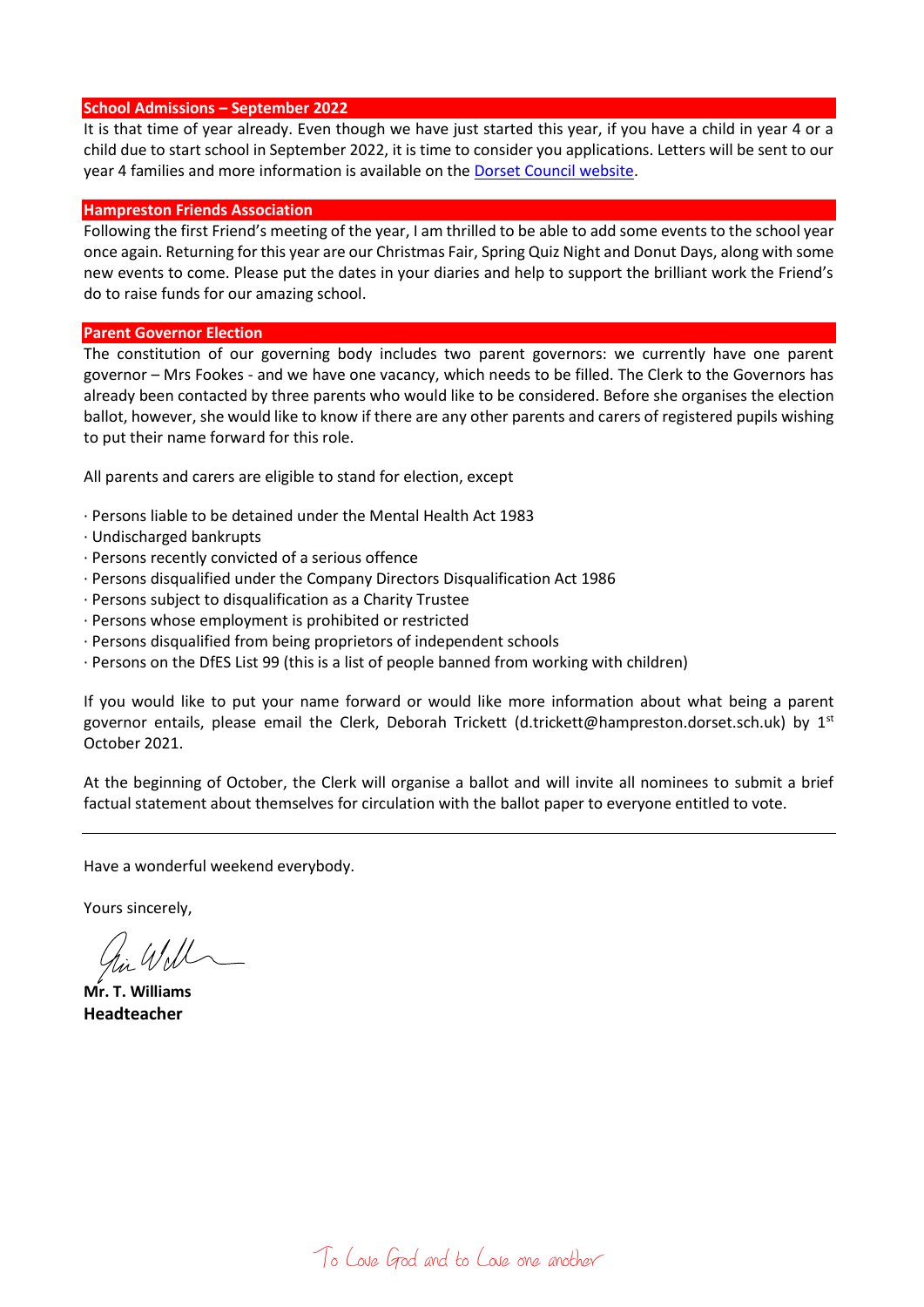# **This Week:**

To help support you at home and to spark conversations about learning, here is what the children have been covering this week.

|                                   | <b>English</b>                                                                                                                                                                                                                                                                                                                                                                                            | <b>Mathematics</b>                                                                                                                                                                                                                                                                                                                                 |
|-----------------------------------|-----------------------------------------------------------------------------------------------------------------------------------------------------------------------------------------------------------------------------------------------------------------------------------------------------------------------------------------------------------------------------------------------------------|----------------------------------------------------------------------------------------------------------------------------------------------------------------------------------------------------------------------------------------------------------------------------------------------------------------------------------------------------|
| Reception                         | This week in Reception Class, we have been very busy indeed. The children have all met each other and enjoyed staying<br>for lunch.<br>They have learnt the story of Elmer and made Elmer elephants for our display in class as well as exploring lots more<br>activities in the classroom and outdoor area. We are really looking forward to next week when the children will be in<br>school full time. |                                                                                                                                                                                                                                                                                                                                                    |
| 1<br>Year                         | In literacy this week, we have read Peace at Last by Jill<br>Murphy. We enjoyed story-mapping Peace at Last<br>together; the children came up with some great pictures to<br>help us recite the story. We have also begun our new<br>phonics lessons this week! The children have impressed<br>me with their recollection of the sounds they learnt in<br>Reception.                                      | In maths, we have continued our work on counting. The<br>children have been able to fill in the gaps on a number<br>track from highest to lowest. Year 1 could also tell me one<br>more and one less than a given number 1-10. We have also<br>been looking at how to read and write numbers in words,<br>which was a challenge! Well done Year 1. |
| Year <sub>2</sub>                 | This week in English we have completed a marathon<br>spelling test! The children have impressed me with their<br>motivation to complete it. We have also started reading<br>The Snail and The Whale, with the view to retelling the<br>story from the Whale's point of view next week.                                                                                                                    | In Maths we have been working very hard counting and<br>representing numbers to 100. The children have done<br>really well recognising the tens and ones in numbers and<br>using different equipment to represent them.                                                                                                                            |
| $\boldsymbol{\mathsf{c}}$<br>Year | In literacy we have studied "The Hodgeheg", by Dick King-<br>Smith. Our writing is really starting to improve! We have<br>read a lot this week and brought tricky spellings home.                                                                                                                                                                                                                         | This week in year 3 we have continued our work on<br>hundreds, tens and ones. We are learning how to decide<br>on greater than and less than. We have also started to<br>practise times tables!                                                                                                                                                    |
| Year <sub>4</sub>                 | It has been a fantastic week of writing in Year 4. We have<br>been looking at our book 'How to Wash a Woolly<br>Mammoth' and using this to research mammoths and look<br>closely at the features of instructions, comparing them to<br>other instruction texts. We have also designed our very<br>own 'Mammoth Cleaning Kit' complete with instructions<br>containing prepositions.                       | In maths we have focused on place value again this week.<br>We have represented and partitioned numbers up to 1,000<br>and beyond; rounded 3-digit numbers to the nearest 10<br>and 100 and also counted in steps of 1,000.                                                                                                                        |